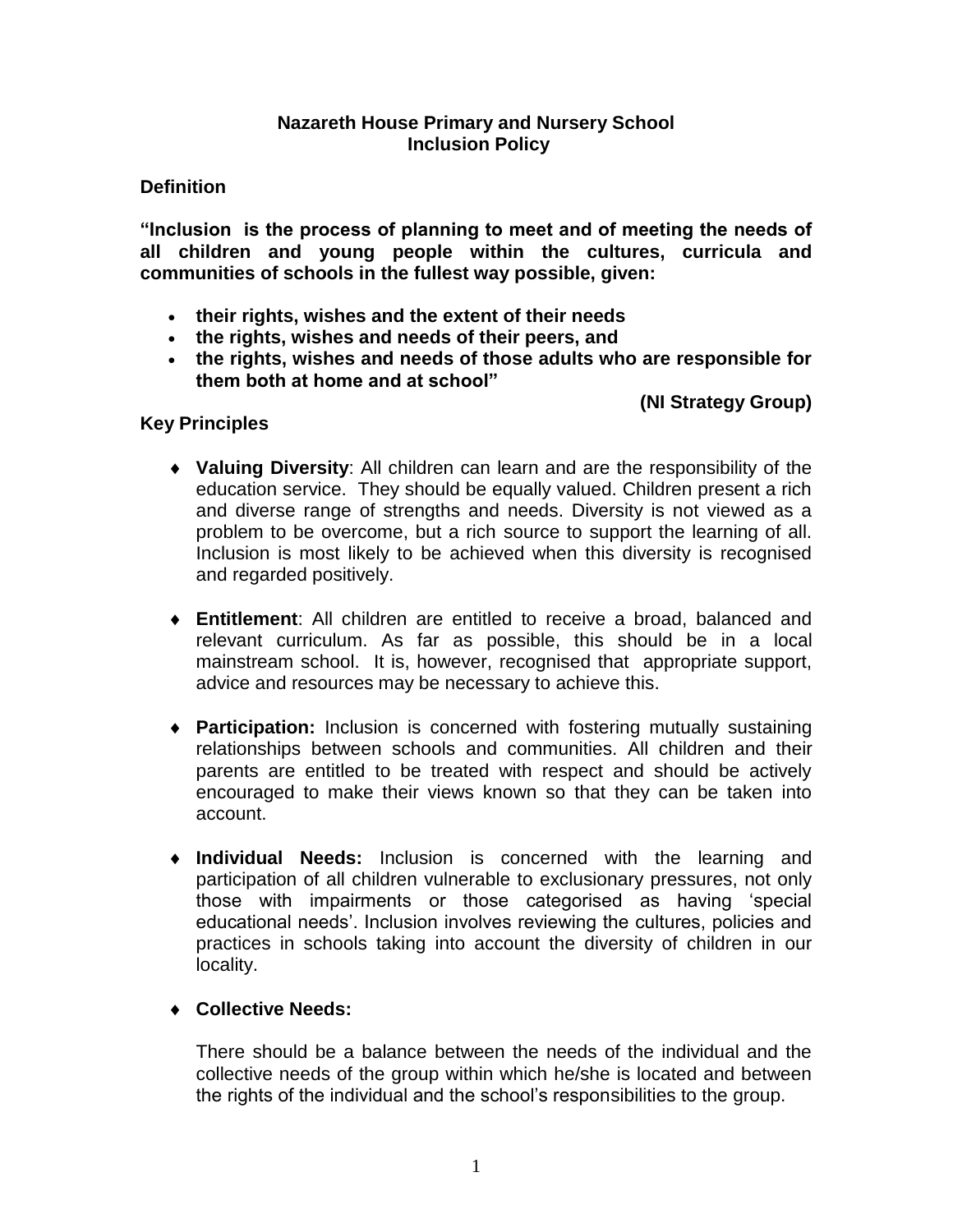**Professional Development:** Inclusion is concerned with improving schools for staff as well as for children. Inclusion requires both extension of existing skills and the development of new ones. All staff need to be supported and have access to a range of appropriate courses, advice and resources.

**Collective Responsibility:** Inclusion in Nazareth House P.S. is the responsibility of the whole school community; Teachers, Pupils, Auxiliary and Ancillary Staff, Parents and Governors.

## **From Principles to Practice**

Inclusive principles highlight the importance of meeting the individual needs of all children, whether they have identified "special needs" or not. We are dedicated to meeting the individual needs of each child. We see Inclusion as a process in which pupils, parents or carers, teachers and other agencies or departments work together in partnership to develop the application of its principles in each setting.

In order to promote and develop these principles Nazareth House P.S. will …

- Provide leadership to promote successful inclusion and equality.
- Provide support for staff to develop inclusive policies and practices.
- In the context of our school ethos we will raise awareness of the need to be inclusive in all that we do.
- Monitor and evaluate the effectiveness of inclusive practice in our school and how it enhances the educational experiences for **all** learners.
- Ensure that, through Circle Time, Class and School Councils and our Parent Partnership, everyone has a voice that will be listened to.